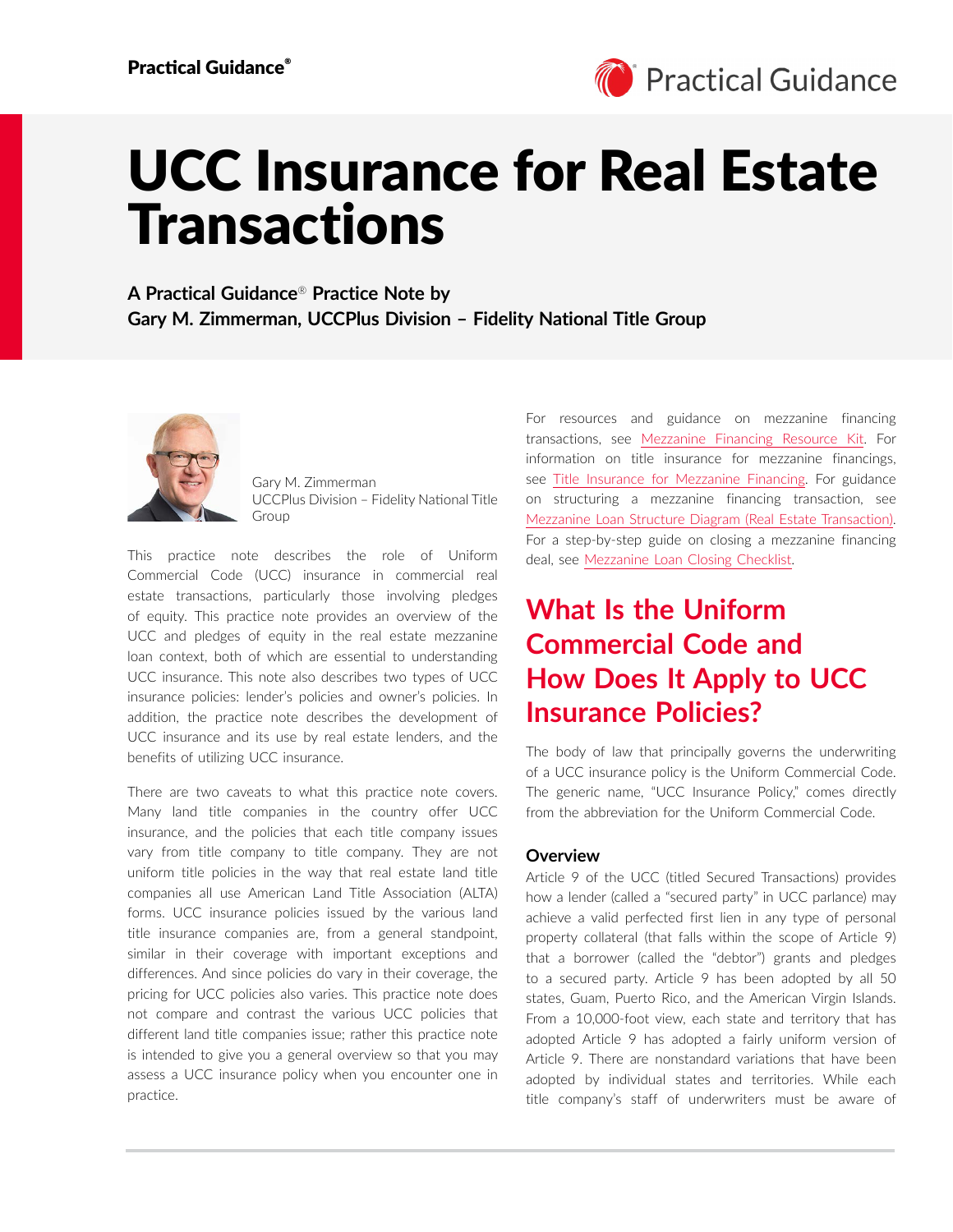these nonuniform provisions, the basic creation of a valid perfected first lien / security interest in collateral under the UCC varies little from state to state.

Article 8 of the UCC (titled Securities) also comes into play when a lender is collateralizing its loan with a pledge of equity. The most common way a lender will take a pledge of equity is in connection with a real estate mezzanine loan. See What Is a Mezzanine Loan? below for more information.

### **Elements**

The essential elements for creating a valid perfected first security interest are as follows:

- The secured party's lien must attach to the collateral that the debtor is pledging to it.
- The secured party must properly perfect its security interest in the collateral pledged by the debtor. –and–
- In making the loan to the debtor, the secured party will want a first priority security interest in the collateral pledged to it.

The basic insuring provisions of a UCC insurance policy insure that the secured party has properly attached, properly perfected, and has achieved a first priority lien in the collateral that it is taking in consideration of making the loan.

For more on perfection under Article 9 of the UCC, see [Perfecting Security Interests by Possession, Filing, and](https://advance.lexis.com/open/document/lpadocument/?pdmfid=1000522&pddocfullpath=%2Fshared%2Fdocument%2Fanalytical-materials%2Furn%3AcontentItem%3A5B7C-6TX1-F65M-62GD-00000-00&pdcontentcomponentid=500749&pdteaserkey=sr0&pditab=allpods&ecomp=ztrg&earg=sr0)  [Control.](https://advance.lexis.com/open/document/lpadocument/?pdmfid=1000522&pddocfullpath=%2Fshared%2Fdocument%2Fanalytical-materials%2Furn%3AcontentItem%3A5B7C-6TX1-F65M-62GD-00000-00&pdcontentcomponentid=500749&pdteaserkey=sr0&pditab=allpods&ecomp=ztrg&earg=sr0)

# **What Types of Collateral Does Article 9 Cover?**

There are many different types of personal property that are covered by Article 9. More than 25 different types of personal property collateral are specifically defined in Article 9. Each type of collateral contained in Article 9 is defined very broadly.

A good example of this is the definition of an account under Article 9. U.C.C. § 9-102(a)(2). One common type of account is an account receivable in a business. The business sells a widget but does not get immediately paid. The purchaser has time to make the payment for the widget purchased. The selling company can show this sale without immediate payment as an account receivable on its books. Reviewing the first part of U.C.C. § 9-102(a)(2)—the definition of an account—illustrates how broad the code definitions are.

An Account means a right to payment of a monetary obligation, whether or not earned by performance, (i) for property that has been or is to be sold, leased , licensed, assigned or otherwise disposed of, (ii) for services rendered, (iii) for a policy of insurance issued or to be issued, (iv) for a secondary obligation incurred or to be incurred, (v) for energy provided or to be provided . . . .

Accounts are a valuable asset to a business. Many lenders will make loans secured by businesses' accounts.

# **Tangible and Intangible Collateral**

Unlike real property, Article 9 collateral can be both tangible and intangible. An example of tangible collateral is a business's inventory. Goods are inventory if they are leased by a lessor or held by a person for sale or lease. You can physically see and touch inventory.

The prime example of intangible collateral is something the UCC calls general intangibles. Examples of general intangibles are various categories of intellectual property that include rights that arise under a license of intellectual property, such as the right to use the intellectual property without liability for infringement. You cannot see or touch intellectual property. A practical example is an iPhone. While we can see and touch an iPhone, we cannot see or touch the technology that makes it perform yet it is extremely valuable intellectual property. That technology is a general intangible under the UCC.

A UCC insurance policy can cover any type of collateral tangible or intangible—that is covered by Article 9.

In the context of a mezzanine loan, an ownership interest in a limited liability company or a limited partnership is also a general intangible. For more detail, see What Is a Mezzanine Loan? below.

### **What Is a Mezzanine Loan?**

### **Overview**

Mezzanine financing was formulated on the east coast around 25 years ago as a byproduct of mortgage lenders seeking lower loan-to-value ratios in their real estate transactions and a method for the lender to achieve a higher return on their investment by making a loan at a higher, more risky level of the capital structure. The use of mezzanine financing increased after the 2008 economic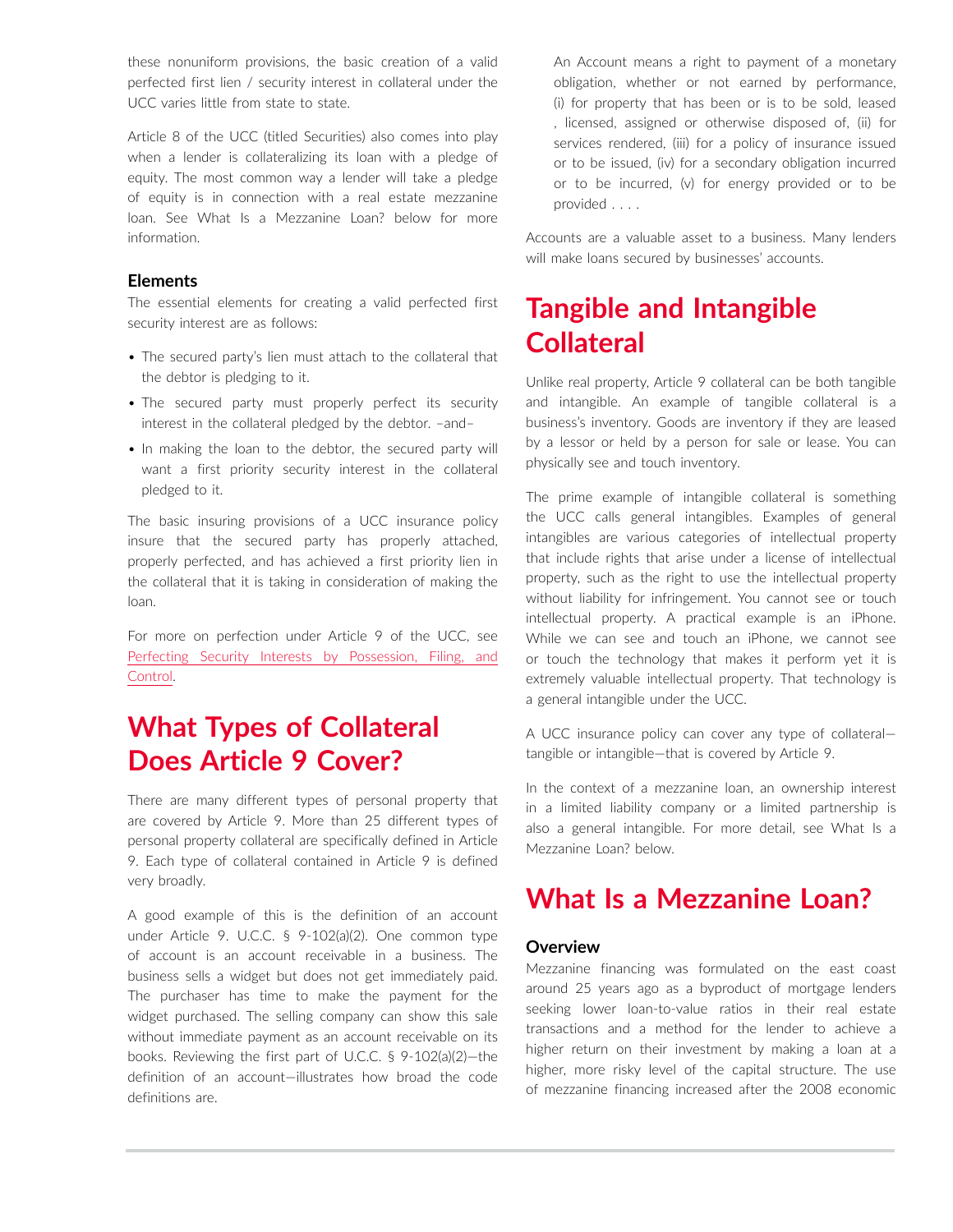implosion. Increased government tightening on the loan-tovalue ratios of mortgage lenders and the introduction of the concept of a high volatility commercial real estate loan led to increased use of mezzanine financing after 2008. Due to low interest rates over the past years, many new mezzanine lenders have entered the marketplace in search of a vehicle to achieve a higher return on their investment.

For more on real estate mezzanine loans, see [Mezzanine](https://advance.lexis.com/open/document/lpadocument/?pdmfid=1000522&pddocfullpath=%2Fshared%2Fdocument%2Fanalytical-materials%2Furn%3AcontentItem%3A5YRF-N5H1-JF75-M2D2-00000-00&pdcontentcomponentid=500749&pdteaserkey=sr0&pditab=allpods&ecomp=ztrg&earg=sr0)  [Financing Resource Kit.](https://advance.lexis.com/open/document/lpadocument/?pdmfid=1000522&pddocfullpath=%2Fshared%2Fdocument%2Fanalytical-materials%2Furn%3AcontentItem%3A5YRF-N5H1-JF75-M2D2-00000-00&pdcontentcomponentid=500749&pdteaserkey=sr0&pditab=allpods&ecomp=ztrg&earg=sr0)

### **Structure**

Mezzanine financing, from a legal and structural viewpoint, involves making a loan to the equity owners of a propertyowning entity which is typically a limited liability company (LLC). The mezzanine lender will take a pledge of the ownership interest (the equity) in the property-owning LLC as collateral for the loan. This is a secured transaction because the lender is a secured party being granted a security interest by the debtor (and owner of the propertyowning LLC) in collateral that falls under the scope of Article 8 as a security or Article 9 as a general intangible.

The most common example of a mezzanine loan is one where the debtor (i.e., the equity owner) pledges its 100% limited liability company interest in the property-owning entity to the secured party (i.e., the mezzanine lender).

#### **Type of Collateral**

An ownership interest in an LLC or a limited partnership (LP) is either:

- A general intangible or investment property under Article  $9 - or -$
- Investment property in the form of a security under Article 8

See "Proper Perfection" below for more information.

#### **Proper Perfection**

The mezzanine lender will require that its lien on its borrower's ownership interest in the limited liability company interest of the property-owning entity be properly perfected and have priority over any other competing secured parties and any liens of any lienholders. By properly perfecting its security interest, the mezzanine lender will also be able to have priority over the trustee in bankruptcy in case its borrower files for protection under the bankruptcy code.

Perfection of a security interest in a pledge of an interest in an LLC or LP can be accomplished by the following methods:

- File a UCC financing statement in the appropriate jurisdiction (under U.C.C. § 9-310) against the borrower, if the security interest is deemed a general intangible or is investment property (Investment property is defined under U.C.C. § 9-102(a)(49) as a security (whether certificated or uncertificated), security entitlement, securities account, commodity account, or commodity contract. While a security interest in investment property may be perfected by filing a financing statement as noted above, the most common way to perfect is under Article 8.)
- Opt in to Article 8 and:
	- o Take possession of the collateral (under U.C.C. § 9-313(a)) by means of the secured party getting physical possession of the certificate (similar to a stock certificate) and related power executed in blank that is issued by the property-owning entity – or–
	- o Achieve control (under U.C.C. § 9-314(c)), if the lender wishes to achieve control of the security

#### **How to Opt In to Article 8**

The operating agreement of a property-owning LLC or LP must specifically provide that the limited liability company / membership/partnership interests are securities under Article 8 of the UCC. (Note that these securities generally are not securities under the Securities Act of 1933 or the Securities Exchange Act of 1934.)

The way the property-owning entity would opt in to Article 8 is by amending its operating agreement and adding specific language to it. The property-owning entity is generically referred to as the issuer, since it is the one that is issuing the certificate evidencing that its equity owner owns it. If that is done, the ownership or equity interests will be treated as a security under Article 8 rather than a general intangible under Article 9.

One example of an amendment to an operating agreement for an LLC or LP that contains the necessary language to opt in to Article 8 is the following:

The Member hereby agrees that its interest in the Company shall for all purposes be personal property. The Member has no interest in specific Company property. Each limited liability company interest in the Company constitutes a "security" within the meaning of, and governed by, (i) Article 8 of the Uniform Commercial Code (including U.C.C. §§ 8-102(a) (15) and 8-103 thereof) as in effect from time to time in the State of \_\_\_\_\_\_\_\_\_ (the "UCC") and (ii) the corresponding provisions of the UCC of any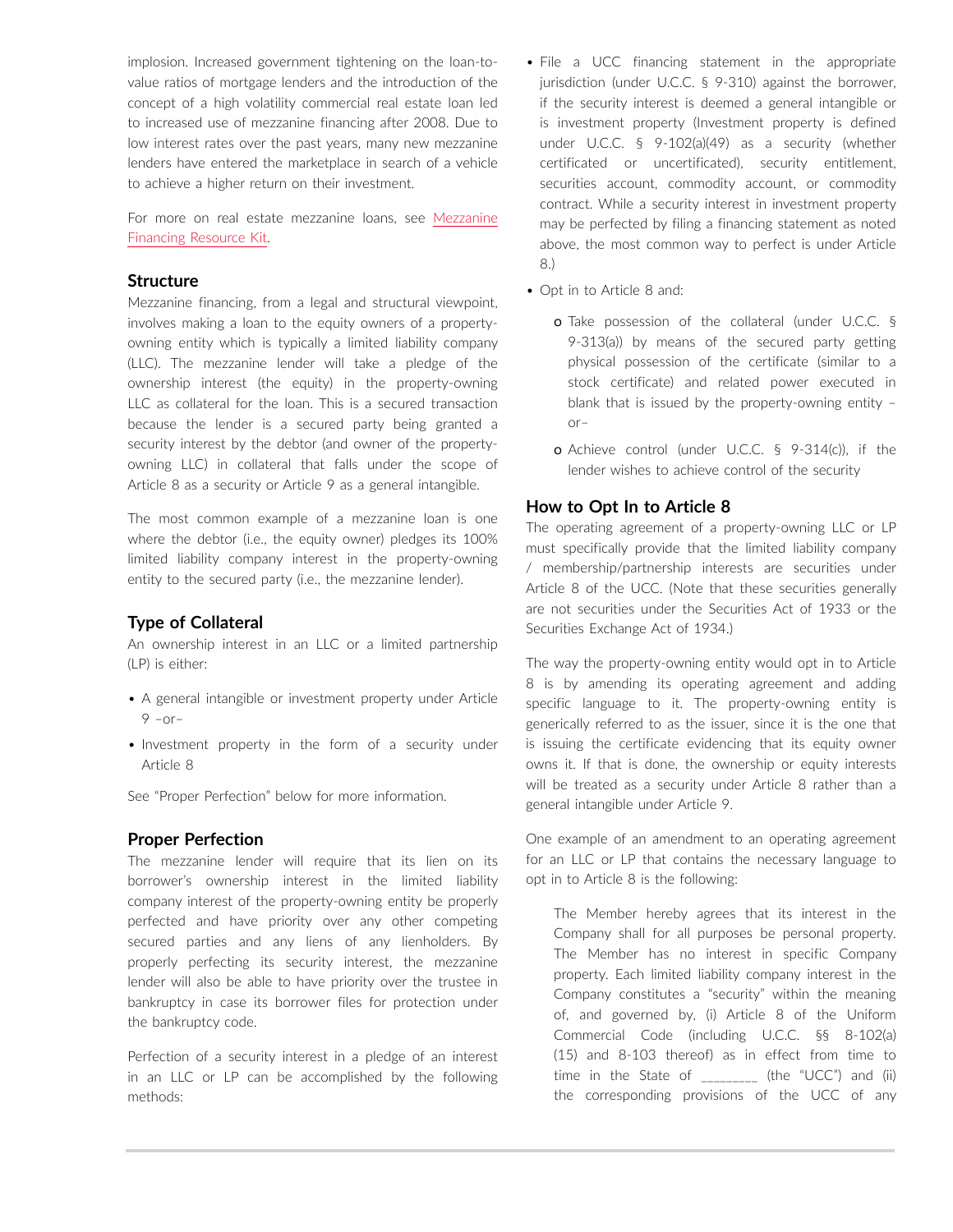other applicable jurisdiction that now or hereafter substantially includes the 1994 revisions to Article 8 thereof as adopted by the American Law Institute and the National Conference of Commissioners on Uniform State Laws and approved by the American Bar Association on February 14, 1995 (and each limited liability company interest in the Company shall be treated as such a "security" for all purposes of each such UCC, including, without limitation, perfection of a security interest therein under Article 8 of each applicable UCC as the Company has "opted-in" to such provisions). Notwithstanding any provision of this Agreement to the contrary, to the extent that any provision of this Agreement is inconsistent with any non-waivable provision of Article 8 of the UCC, such provision of Article 8 of the UCC shall control.

#### **Priority between Articles 8 and 9**

The general rule of Article 9 (for collateral that can be perfected by the proper filing of a financing statement) is that the first secured party to properly file a financing statement establishes priority. Perfecting by opting in to Article 8 and achieving control will prime (i.e., take priority over) a security interest in the same personal property that is perfected by any other method of perfection, even if the control under Article 8 occurs after the time of first perfection.

When investment property collateral is pledged to a secured party under Article 8, Article 9 defers to the rights of protected purchasers under Article 8. As a result, most mezzanine lenders elect to perfect their security interest in pledges of equity/LLC/LP interests under Article 8.

#### **Protected Purchaser Status**

The primary reason that a lender will require the issuer to opt in to Article 8 is to achieve the status of a protected purchaser under Article 8. A lender achieves protected purchaser status when it:

- Gives value for the interest, which is accomplished by making the loan to the debtor
- Obtains control (as explained above) of the security, typically by taking physical possession of the certificate and power executed in blank –and–
- Has no notice of any adverse claim (as defined and described in Article 8)

Protected purchaser status will enable the lender to defeat any adverse claim, including claims of third parties that treat their interests as general intangibles and who perfect by properly filing in the jurisdiction in which the debtor is located.

Some UCC insurance policies will give a mezzanine lender assurance that it has coverage over a loss incurred as a result of its failure to comply with all three elements of becoming a protected purchaser.

### **Other Examples of Lenders Requiring Pledges of Equity**

Real estate lenders are increasingly taking pledges of equity as collateral for the loans that they are making. In addition to making a basic mezzanine loan, some lenders are making loans secured by a mortgage / deed of trust and a pledge of equity. Other lenders are requiring a pledge of equity as security for a payment or performance guaranty, or as collateral for the issuance of a bond. Lenders to the energy industry take pledges of equity from the owner of the underlying project finance entity that owns a gas plant, solar farm, or wind farm for example.

# **UCC Insurance for Mezzanine Loans**

#### **Background**

UCC insurance arose to fill a void created by the rise in popularity of mezzanine financing. Mezzanine lenders wished to securitize their mezzanine loans similar to the way mortgage lenders had been securitizing their mortgages. Since a mortgage lender had to provide the rating agencies with a real estate title insurance policy to ensure (1) that the loan was documented correctly and (2) that the mortgage was a first and senior lien on the underlying real property, the rating agencies sought similar title insurance coverage for a mezzanine loan. The title insurance industry created a title insurance product that would insure personal property in a manner similar to what it had been doing for decades, insuring the lien of mortgages and deeds of trust.

### **What Is a UCC Insurance Policy?**

UCC insurance is title insurance. Like a real estate policy, a UCC insurance policy is indemnity insurance that provides title insurance coverage for proper attachment, priority, and perfection of the lender's security interest. (There is also UCC insurance for owners/buyers; see What Is a UCC Insurance Owners Policy? below for more information.)

By obtaining a UCC title insurance policy, the insured lender transfers the risk of failing to properly attach, perfect, or achieve the desired priority of the lender's security interest in its collateral to the title insurer.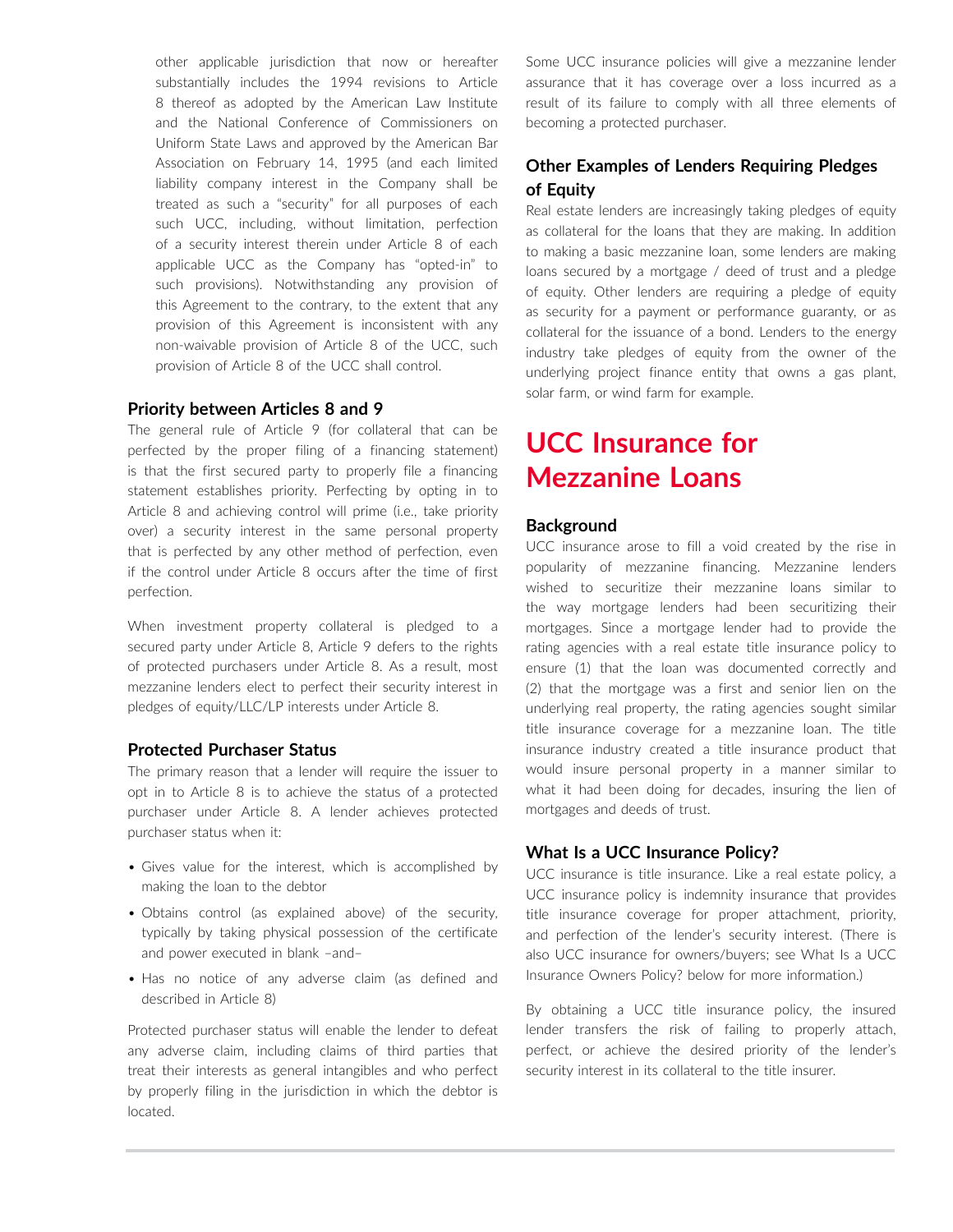Just like a real estate policy of title insurance, a lender that purchases a UCC policy and pays one premium obtains full legal defense costs in the event a claim is made in accordance with the policy provisions. The lender also obtains the benefit of all of the title insurance company's practices and procedures that are specifically designed to assure compliance with the most current provisions of the UCC.

## **Advantages of Purchasing a UCC Insurance Policy**

#### **Article 9 Perfection Requires Precision**

When pledges of equity are involved, the lender will always file a UCC financing statement to perfect its security interest in the general intangible if no opt-in is required, or, if there is an opt-in, to perfect on investment property in addition to achieving control under Article 8.

Properly filing a financing statement is a complex, detailed, and exacting task to accomplish this goal.

The lender must:

- Ascertain the exact legal name of the debtor
- Conduct a search of the name of the debtor in the correct jurisdictions
- Utilize proper search logic in conducting the search
- Hope that the search company's search results are accurate
- Complete the financing statement properly and exactly
- File the financing statement at the correct time
- File the financing statement in the proper jurisdiction and in a manner acceptable to it –and–
- Verify that no other secured parties have filed a financing statement between the through date of the most recent search and the date of the filing of its financing statement

A UCC insurance policy covers all of the foregoing, shifting risk from the lender to the title insurance company. Most importantly, the UCC insurer provides, at the title company's cost, for a defense (and very expensive attorney's fees to defend) against a claim made by the insured with respect to any one of the insuring provisions of the policy as the result of a loss occurring under the UCC insurance policy.

#### **Risk Shifted to the Title Insurance Company**

As noted above, one of the steps to proper perfection is verifying that no other secured party has previously filed a financing statement against your debtor. To accomplish this, a UCC search is conducted by a search and filing company. The secured party/lender must hope and trust that the search company's search results are complete and accurate. If the search results are not accurate and the search company missed a prior filed financing statement in its report, but the lender relies on the search results and makes the loan, the lender may suffer a loss as a result of its lien not being a first priority lien. Worse, if there is a default and an ensuing bankruptcy (explored in more depth below), the lender's lack of a first lien position will be fully exposed, and the lender may have to write off all or a portion of its loan because of a loss of priority. While the lender can go back to the search company (and probably get its money back for the cost of the search), the lender cannot go back to the search company to be reimbursed for its loss.

This does not happen in the real estate world because real estate lenders have utilized real estate title insurance for decades.

If the lender purchased a UCC insurance policy and the same scenario happened (with the title company relying on the results of the UCC search), the lender could file a claim under the terms of the UCC insurance policy for its loss.

By obtaining a UCC insurance policy, search and filing risk is shifted from the lender to the title insurance company.

#### **Avoid Bankruptcy Issues and Concerns**

The goal of every bankruptcy trustee or unsecured creditors committee is to obtain and preserve the greatest amount of cash and assets, from all available sources, for the benefit of the estate and its general unsecured creditors and to pay the expenses of administering the estate. The trustee/ committee is highly incentivized to carefully review the lender's documents to test whether the lender has properly perfected its security interest in the collateral that it has taken for its loan. If there is any mistake, however slight, the trustee/committee will aggressively challenge the status of the lender as a secured party to strip the lender of this status and move them down to be just another unsecured creditor.

Since the lender made the loan in full reliance on having a properly perfected security and being able to file a secured claim in bankruptcy, a successful challenge to the perfection or priority of such interest could have devastating consequences as the lender might be forced to write off its entire loan if its security interest is classified as an unsecured claim. The lender's counsel also faces severe consequences if the bankruptcy court determines that the lender's security interest is defective or ineffective,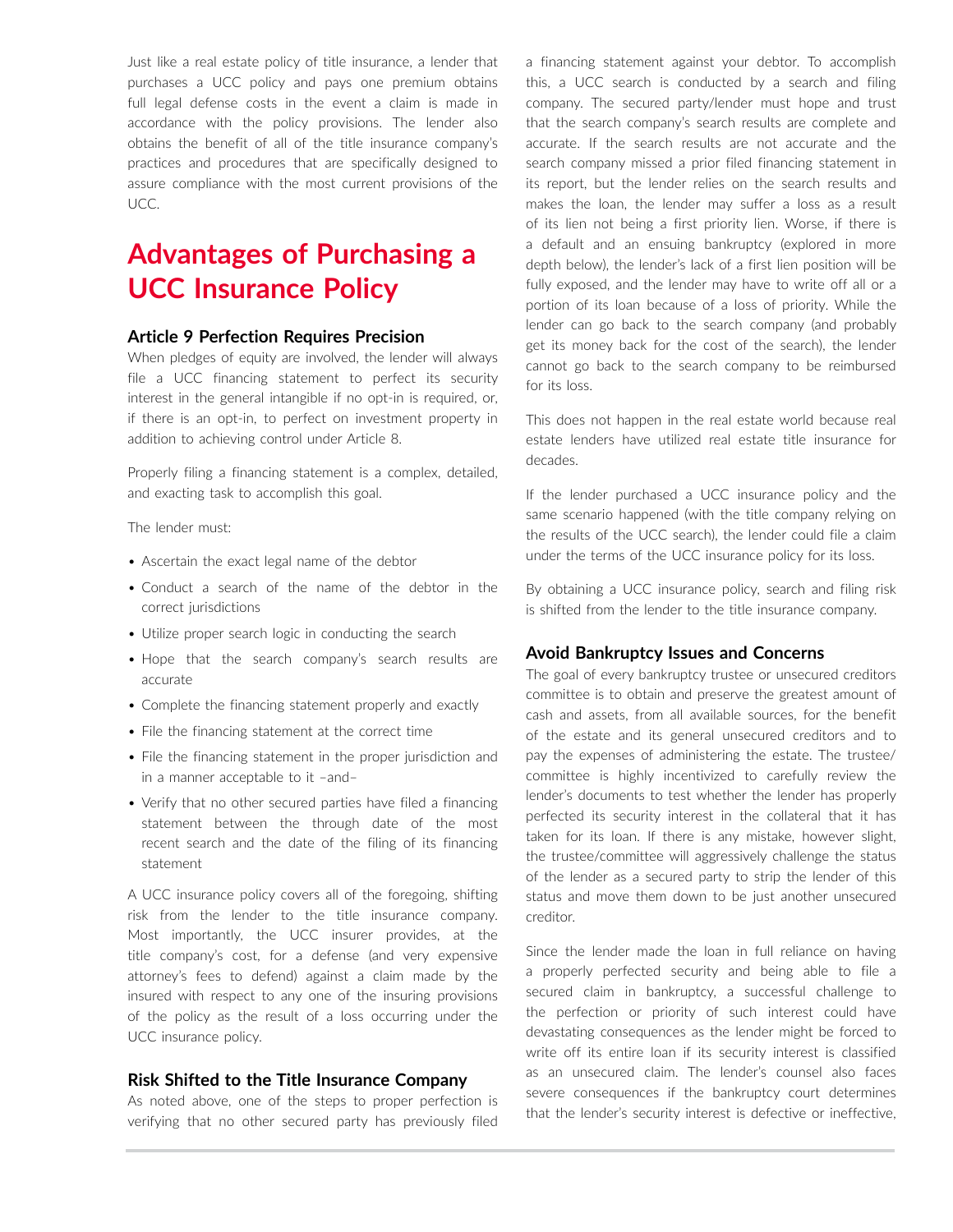including malpractice liability, damage to the lawyer's (and his or her law firm's) reputation, and loss of future clients and income.

### **Underwriting Expertise**

Another very significant benefit of obtaining a UCC insurance policy is that experienced underwriters provide a seasoned second set of eyes on the transaction and all of the related documentation necessary to achieve a properly perfected first security interest under the UCC. These underwriters engage in constructive and instructive dialogue with the lender, the lender's counsel, the borrower, and its counsel. They provide guidance and assistance and advise counsel during every step of the transaction. Benefits include evaluating and ordering necessary UCC searches and document review to ensure compliance with Article 9 to issue a UCC policy. UCC insurers also offer assist in filing UCC financing statements.

### **Title Company Strength and Reserves for Losses**

National title insurance companies are experienced, stable, and well capitalized. They are regulated by the state insurance departments in which they do business. As insurance companies, they can spread their exposure among a large pool of customers and charge relatively low premiums for the risk assumed. Without such coverage, lenders would either have to self-insure such risks or have their law firms assume them, neither of which is costeffective nor results in the extent of coverage provided by a UCC insurance policy.

# **What Is a UCC Insurance Owners Policy?**

Insuring ownership of Article 9 collateral is a very difficult and risky proposition since there is no recordation statute in the world of personal property to publicly document a chain of title. As an example, title to personal property for each and every account of a business would be almost impossible to determine. Not every account on a business's books is owned by that business. The concepts of setoff, contra accounts, and accounts where not 100% of the account is truly owed to the business are impediments to ownership.

Since UCC insurance policies for lenders do cover attachment in the contact of pledges of equity, some title insurance companies have created a UCC policy for owners. These policies cover the sale and transfer of an ownership interest in a limited liability company, a limited partnership interest, or a corporation.

The coverage provided is fairly straightforward. The title insurance company insures against a loss as a result of the failure of the seller to own the LLC/LP/corporate interest. It also insures that:

- Upon transfer of that interest to the purchaser, the purchaser owns that interest
- The interest is free and clear of lines created by other secured parties or liens of lien creditors

As an example of a common use of a UCC insurance owner's policy, many real estate investment trusts (REITs) purchase select real estate portfolios from other REITs or parties selling select commercial real estate assets. And many times, the purchasing REIT is not purchasing the real estate directly but purchasing the ownership of the limited liability company or limited partnership that owns the entity that owns the underlying real property.

The purchaser gets top-to-bottom title insurance coverage by obtaining a UCC insurance owner's policy for the equity purchase and by obtaining a real estate title insurance policy for all of the underlying real property.

### **Final Note on UCC Insurance**

Now that UCC insurance has been available from the major title insurance companies for almost 20 years, the use of UCC insurance is a best practice for lawyers and law firms. Real estate title insurance followed the same pattern as they migrated from abstractor's opinions to the full use of title insurance in real estate transactions. For a relatively small cost, a UCC policy provides indemnification coverage for a loss occurring as a result of a lack of attachment, perfection, and priority and also provides for defense costs.